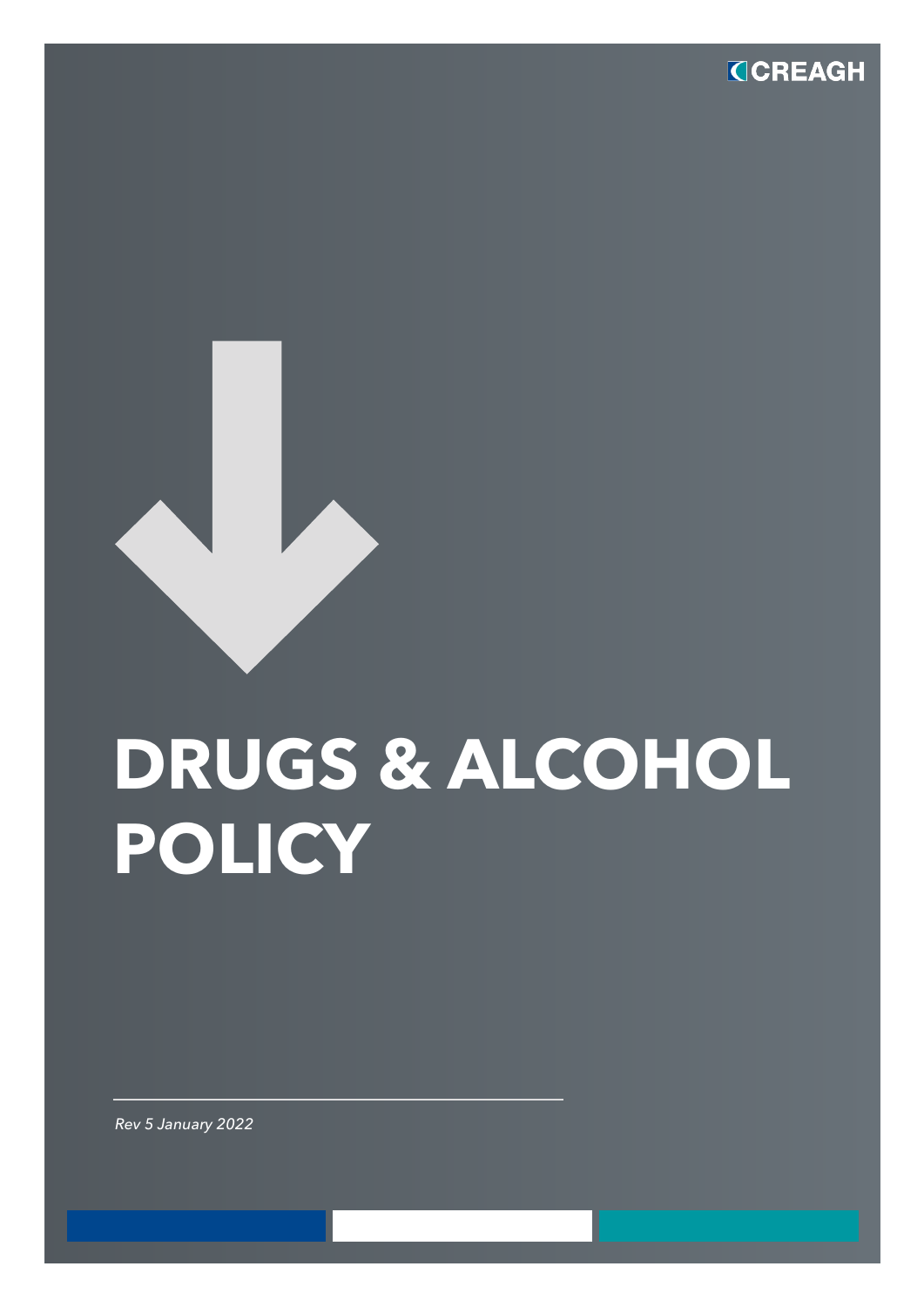Under the Health and Safety at Work Order (1978) for Northern Ireland and the Health and Safety at Work Act (1974) for England and Scotland the Company has a duty to ensure the health, safety and welfare at work of all our employees and other persons, including visitors and subcontractors on any of our premises or sites we are present on. This Legislation places a general duty on employees to take reasonable care of their own health and safety and of any other persons who may be affected by their acts whilst at work.

Therefore, the Company aims to control the risk to Health and Safety from drugs and alcohol in the work place as it may impair the safe and efficient running of the business and/or the health and safety of our employees and others. In addition to its Health and Safety responsibilities, the Company recognises that alcohol and drug misuse affects work performance, conduct, absenteeism, accident levels and relationships at work and at home.

# **POLICY AIMS**

The policy is intended to assist the Company in putting its commitment into practice.

# **POLICY OBJECTIVES**

- Prevent drugs and alcohol problems in the work place.
- Make the Company's rules on drugs and alcohol clear.
- Seek to identify problems at an early stage and minimise risk to health and safety and wellbeing.
- Recognise drugs and alcohol problems and provide help in confidence.
- Show the misuse of alcohol or drugs does not exonerate any individual from the results of their actions or from disciplinary action.

## **DEFINITIONS**

- Drugs will include:
- Illegal drugs those controlled by the Misuse of Drugs Act 1971, and include, but are not limited to,heroin, cannabis, cocaine, ecstasy and amphetamines.
- Prescription drugs prescribed by a Medical Practitioner as part of a course of treatment for a current illhealth condition. Any employee taking prescription drugs who has been advised by a doctor not to driveor operate machinery, must inform the Company without delay providing written medical evidence from their doctor.
- Over-the-counter medicine or non-prescription drugs for the treatment of current ill health conditions. Over-the-counter medicines may carry warnings regarding driving or operating machinery and these must be observed.
- Substance Abuse Deliberate misuse of substances which include, but are not limited to, solvents, glue, aerosols, stimulants etc, that affect the individual's behaviour and performance.

Alcohol - includes, but is not limited to, wines, beers, spirits and all other intoxicating liquor.

Employees - For the purposes or this policy, employees are defined as any permanent worker, agency worker, temporary worker, sub-contractor, contractor, consultant or other individual whilst working for the Company and/or on the Company's premises or as part of the Company business activities.

Fit for Work - Whether or not an employee is fit for work is a matter for reasonable opinion made by the Company

Drugs Positive Testing - A positive laboratory test for drugs, for which no justifiable explanation can be found.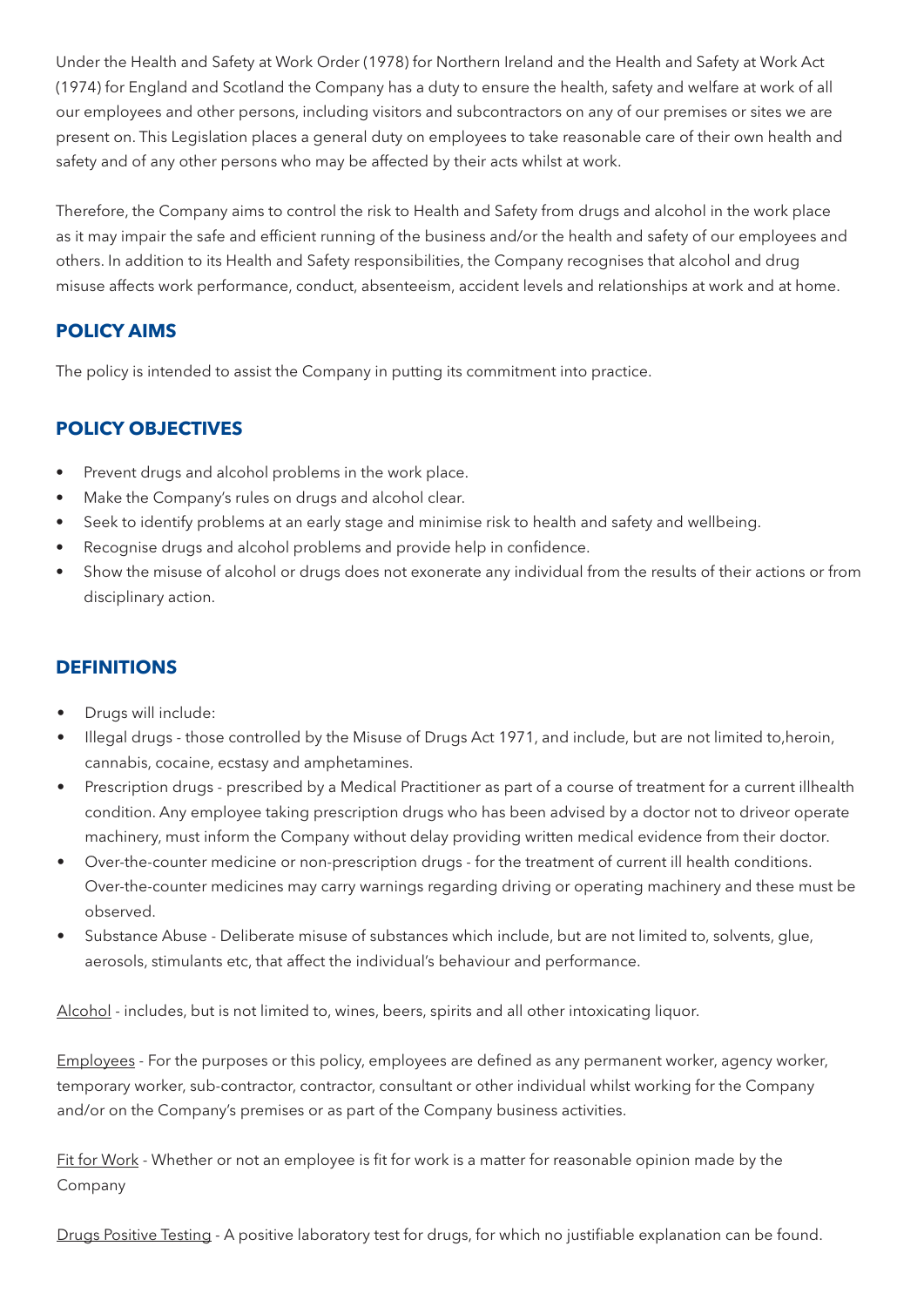#### **ALCOHOL POSITIVE TESTING**

A positive test result is a level in excess of that of the Government's legal drink/drive limit, as amended when required. The current limit, as at the date of this Policy, is set as detailed below:

| Level Alcohol                   | Rest of the UK | Scotland |
|---------------------------------|----------------|----------|
| Milligrammes per 100ml of urine | 107            | 67       |
| Micrograms per 100ml of breath  | 35             |          |
| Milligrammes per 100ml of blood | 80             | 50       |

#### **POLICY STATEMENT**

- The Drugs and Alcohol Policy applies to all employees including permanent worker, agency worker,temporary worker, sub-contractor, contractor, consultant or other individual whilst working for the Company and/or on the Company's premises or as part of the Company business activities.
- The Company believes drugs and alcohol misuse is unacceptable under any work-relatedcircumstances and therefore the Company applies a zero-tolerance approach. We insist that no oneshould report for work in an unfit state due to the consumption of drugs or alcohol.
- If you are considered incapable of performing your duties safely and competently as a consequence ofdrug or alcohol abuse or dependency, or you are suspected to be under the influence of drug or alcoholabuse or dependency, you will immediately be removed from duty by your line manager.
- You will be requested to complete an internal drugs/ alcohol test by the company. If you are deemed tobe over the legal limit you will be suspended pending a disciplinary investigation which may lead to your dismissal.
- **• Refusal to take an internal test will be treated as a positive result and may result in dismissal.**
- Employees who drive a company vehicle and have tested positive for drugs/alcohol will be required toreturn the company vehicle and will be suspended from the company vehicle insurance.
- You are not obliged to work with someone who has taken drugs or alcohol, if you consider that by doingso you put yourself or others at risk. If you find yourself in this position you should immediately reportthe matter to your manager. In the absence of your manager you should report your concerns to yourdivisional director or the HR dept.
- Employees should note it is a criminal offence to be unfit, through drugs or alcohol, whilst doing work.
- The Company will carry out random drugs and alcohol tests on employees throughout the year as amonitoring process. Refusal to take an internal test during random testing will be treated as a positive result and may result in suspension and dismissal.
- Any employee who is concerned that they may have a dependence on alcohol or drugs should seekadvice from their General Practitioner.
- The Company will deal with drug or alcohol problems in a confidential manner.

## **DRUGS AND ALCOHOL AND THE LAW**

Under the Health and Safety at Work Order (1978) for Northern Ireland and the Health and Safety at Work Act (1974) for England and Scotland the Company has a duty to ensure the health, safety and welfare of their employees. They must ensure that employees do not injure themselves or endanger the public or colleagues. Similarly, employees are required to take reasonable care of themselves and others who could be affected by their actions at work. The Company will not knowingly allow an employee to continue working, if affected by alcohol or drugs, when their behaviour places the safety of themselves, colleagues or clients at risk.